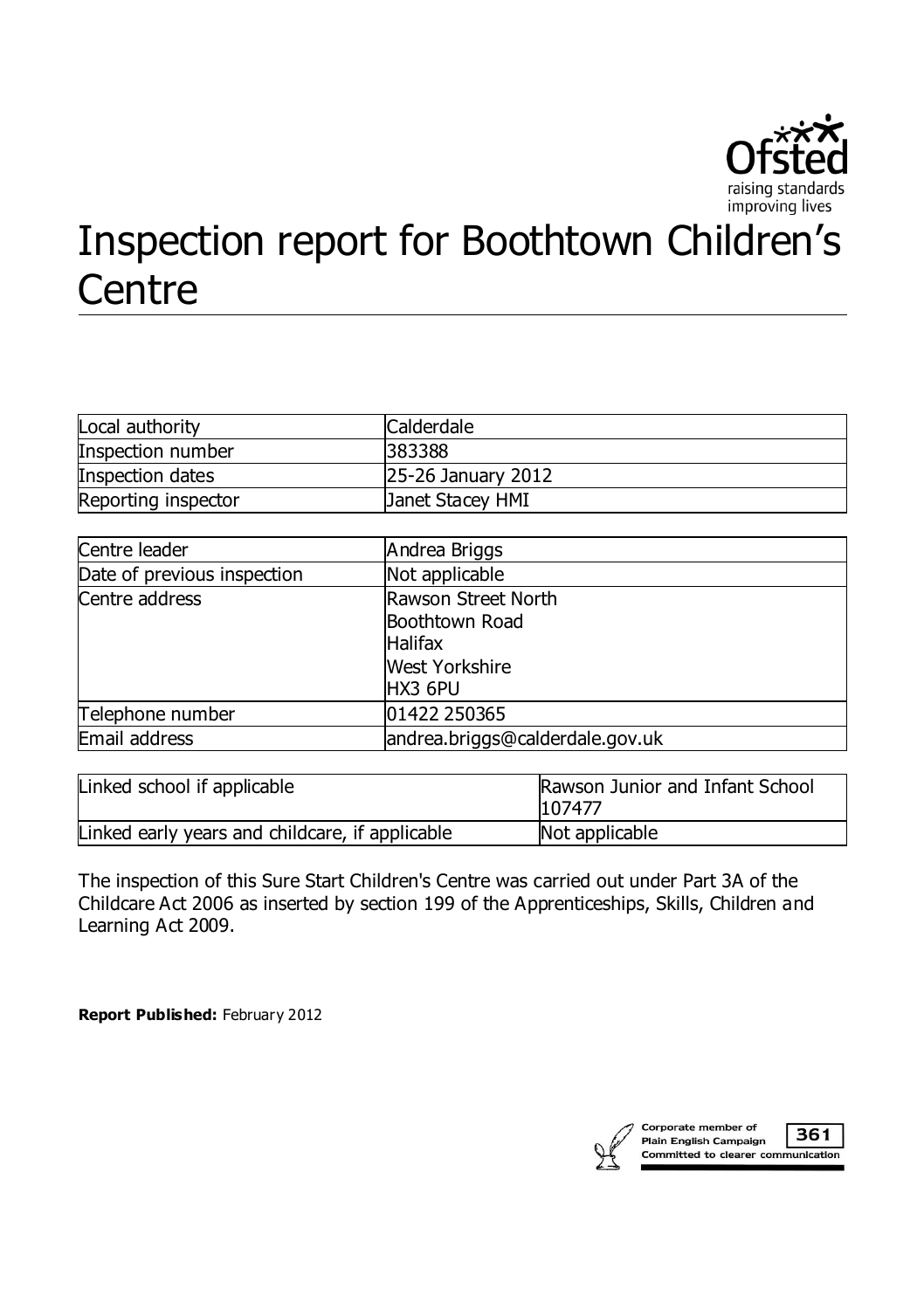The Office for Standards in Education, Children's Services and Skills (Ofsted) regulates and inspects to achieve excellence in the care of children and young people, and in education and skills for learners of all ages. It regulates and inspects childcare and children's social care, and inspects the Children and Family Court Advisory Support Service (Cafcass), schools, colleges, initial teacher training, work-based learning and skills training, adult and community learning, and education and training in prisons and other secure establishments. It assesses council children's services, and inspects services for looked after children, safeguarding and child protection.

If you would like a copy of this document in a different format, such as large print or Braille, please telephone 0300 123 1231, or email [enquiries@ofsted.gov.uk.](../AppData/staceyj/AppData/Local/Microsoft/Windows/Temporary%20Internet%20Files/Content.IE5/FV1QHV1F/enquiries@ofsted.gov.uk)

You may reuse this information (not including logos) free of charge in any format or medium, under the terms of the Open Government Licence. To view this licence, visit [www.nationalarchives.gov.uk/doc/open](../AppData/staceyj/AppData/Local/Microsoft/Windows/Temporary%20Internet%20Files/Content.IE5/FV1QHV1F/www.nationalarchives.gov.uk/doc/open-government-licence/)[government-licence/,](../AppData/staceyj/AppData/Local/Microsoft/Windows/Temporary%20Internet%20Files/Content.IE5/FV1QHV1F/www.nationalarchives.gov.uk/doc/open-government-licence/) write to the Information Policy Team, The National Archives, Kew, London TW9 4DU, or email: [psi@nationalarchives.gsi.gov.uk.](../AppData/staceyj/AppData/Local/Microsoft/Windows/Temporary%20Internet%20Files/Content.IE5/FV1QHV1F/psi@nationalarchives.gsi.gov.uk)

This publication is available at [www.ofsted.gov.uk/publications/100080.](../AppData/staceyj/AppData/Local/Microsoft/Windows/Temporary%20Internet%20Files/Content.IE5/FV1QHV1F/www.ofsted.gov.uk/publications/100080)

To receive regular email alerts about new publications, including survey reports and school inspection reports, please visit our website and go to 'Subscribe'.

Piccadilly Gate Store Street Manchester M1 2WD

T: 0300 123 1231 Textphone: 0161 618 8524 [enquiries@ofsted.gov.uk](mailto:enquiries@ofsted.gov.uk) [www.ofsted.gov.uk](http://www.ofsted.gov.uk/)

No.100080

© Crown copyright 2012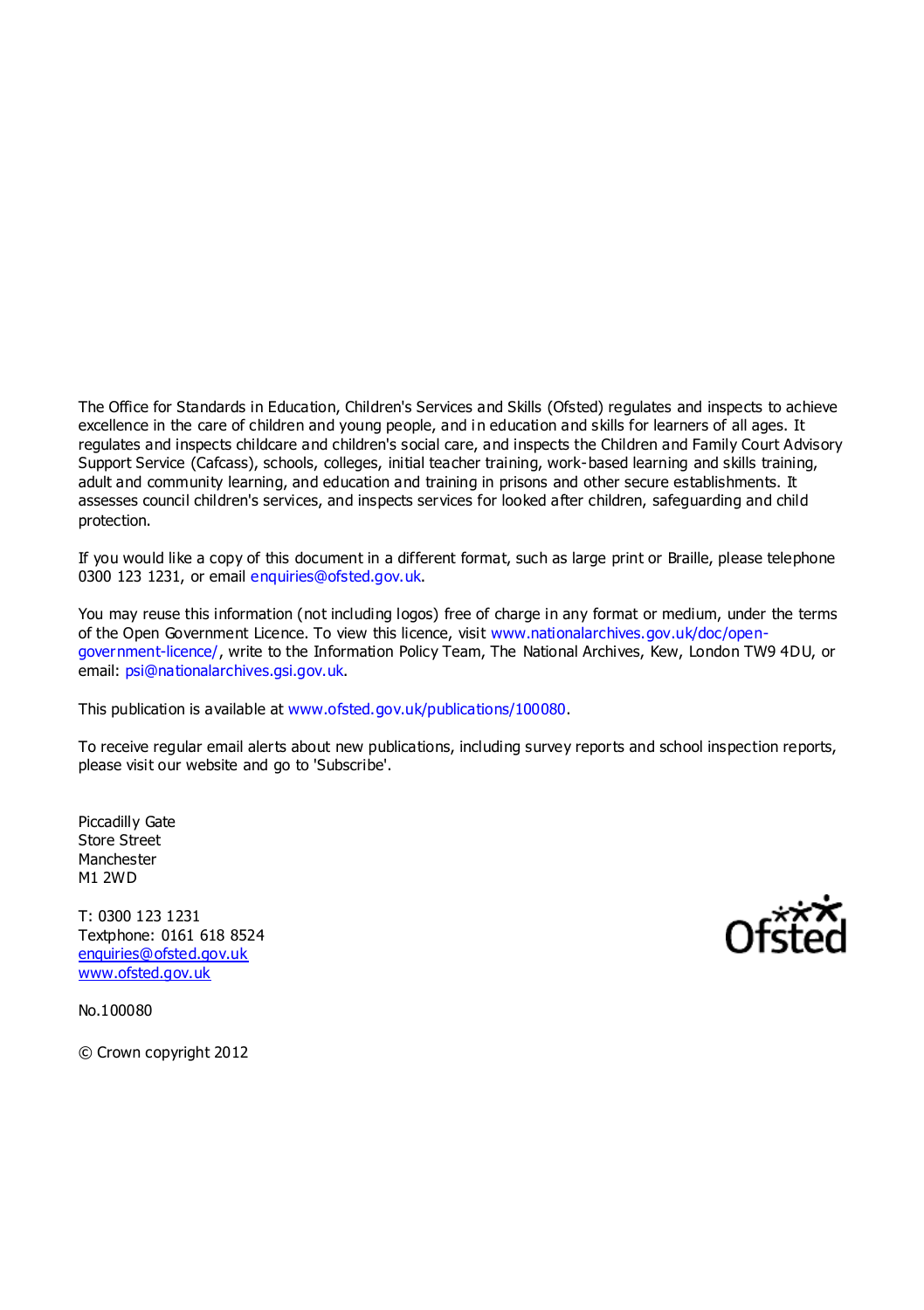

# **Introduction**

The inspection addresses the centre's contribution to:

- facilitating access to early childhood services by parents, prospective parents and young children
- maximising the benefit of those services to parents, prospective parents and young children
- $\blacksquare$  improving the well-being of young children.

The report is made to the local authority and a copy is sent to the children's centre. The local authority may send the report to such persons it considers appropriate and must arrange for an action plan to be produced in relation to the findings in this report.

An inspection of the co-located junior and infant school was carried out at the same time as the inspection of the centre under Section 5 of the Education Act 2005.

This inspection was carried out by one of Her Majesty's Inspectors and one early years inspector.

The inspectors held meetings with senior leaders, members of staff and partner professionals from other agencies. Discussions were held with members of the joint governing body, members of the advisory board and parents. They observed the centre's work, and looked at a range of relevant documentation including the centre's development plans, evaluations, key policies and the centre's safeguarding procedures.

### **Information about the centre**

Boothtown Children's Centre is a Phase Two centre which was established in 2008 and received its full core offer status in September 2009. The centre is on the site of Rawson Junior and Infant School. The centre provides crèche facilities on site. Early years provision is also made by private and voluntary organisations in the local area.

There are approximately 563 families with 528 children under five years of age living in the reach area. The centre is located in one of the most deprived areas of England. The centre's reach area encompasses the ward of Town. Virtually all of the reach population live within the top 30% of the most deprived areas of England. The majority of the population are of White British heritage. An increasing number of families are emigrating from Eastern Europe to the area.

Social issues affecting the families that live in the area include a large percentage of families on workless benefits and a high percentage of lone parents. Anti-social behaviour and street crime are prevalent in the area and a rising number of families are living in poor quality housing. Health issues affecting families include a relatively low number of women sustaining breastfeeding, women smoking during pregnancy and obesity. The number of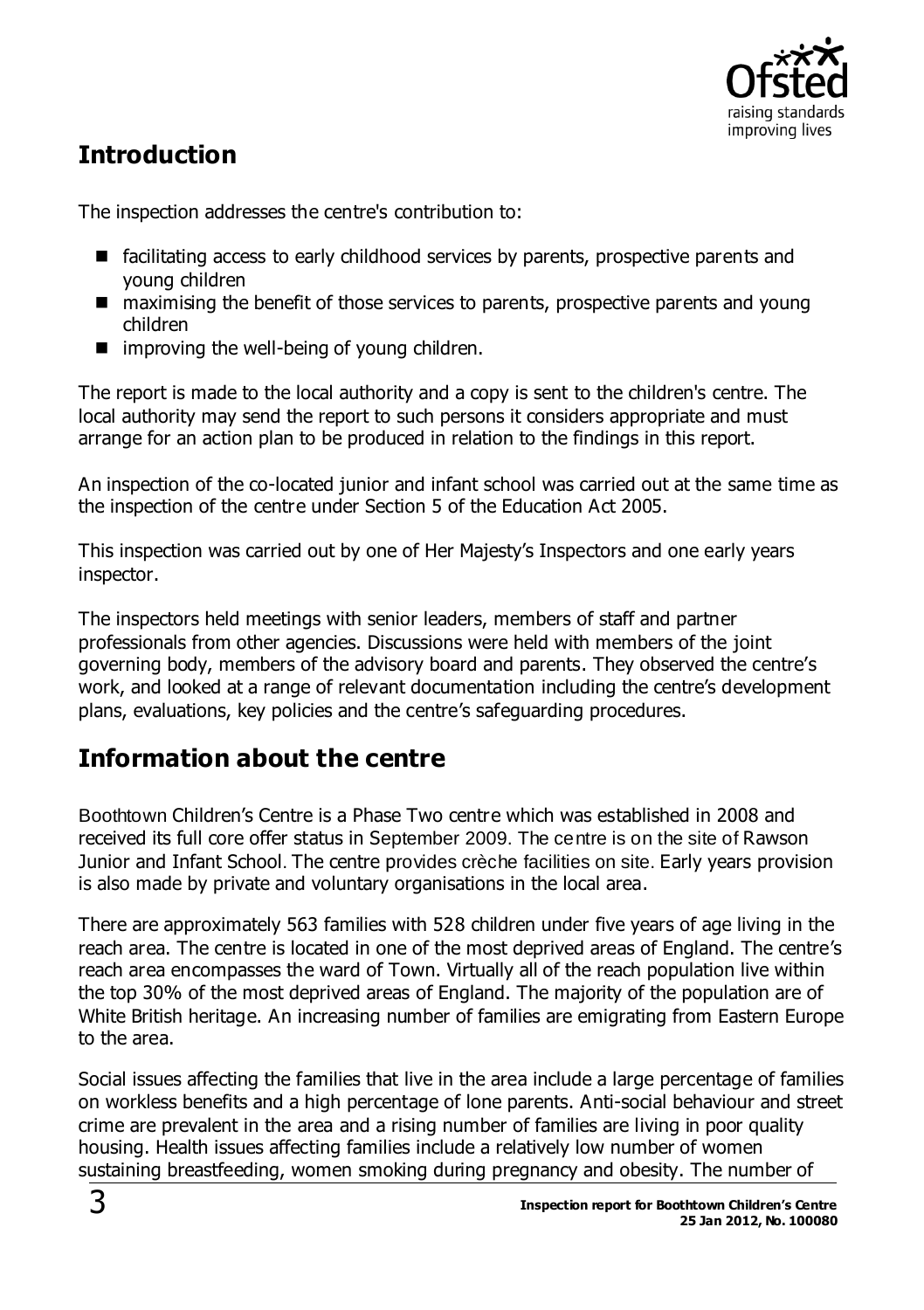

adults requesting support for domestic abuse is rising, as is the request for support with mental health problems. Most children enter early education with a range of skills well below those normally expected for their age.

The centre is part of a cluster model and is one of six children's centres and three satellite centres in the Central Halifax Area of Calderdale, led by an area manager. Halifax Opportunities Trust (HOT) and Calderdale Metropolitan Borough Council (CMBC) jointly govern the centre and both report to a locality area advisory board, which represents all six children's centres. HOT are a charitable organisation and a Development Trust, which deliver children's centre services commissioned by CMBC. The centre manager, with the oversight of the area manager, carries out day-to-day management of the children's centre. The area early years team and area outreach team, which include family support and link workers, are based at Jubilee Children's Centre.

## **Inspection judgements**

**Grades: 1 is outstanding, 2 is good, 3 is satisfactory, and 4 is inadequate**

#### **Overall effectiveness**

**The effectiveness of the children's centre in meeting the needs of and improving outcomes for families**

#### **Capacity for sustained improvement**

**The centre's capacity for sustained improvement, including the quality of its leadership and management** 

# **3 3**

#### **Main findings**

The centre is becoming increasingly well established in the community. It is a satisfactory centre overall. The local authority provides the centre with a range of informative data about the population of the area it serves. The centre manager and her staff team work diligently to identify and register the majority of families with young children in the reach area. Families whose circumstances make them particularly vulnerable are supported well to engage with the services provided. However, data that the centre receives are not being used as well as they could be to target resources and activities appropriately. Although there are signs of good improvements in outcomes for some children by the end of the Early Years Foundation Stage, it is too soon for the centre to demonstrate that its actions are having a sustained positive impact overall. The capacity for further improvement is therefore satisfactory.

The local community recognises and values the staff as good role models. The work of the family link and support workers is effective. Staff are dedicated and committed to improving the home circumstances of many families that have complex needs. Adults are encouraged and supported in learning new skills, such as first aid, sewing and English Speaking for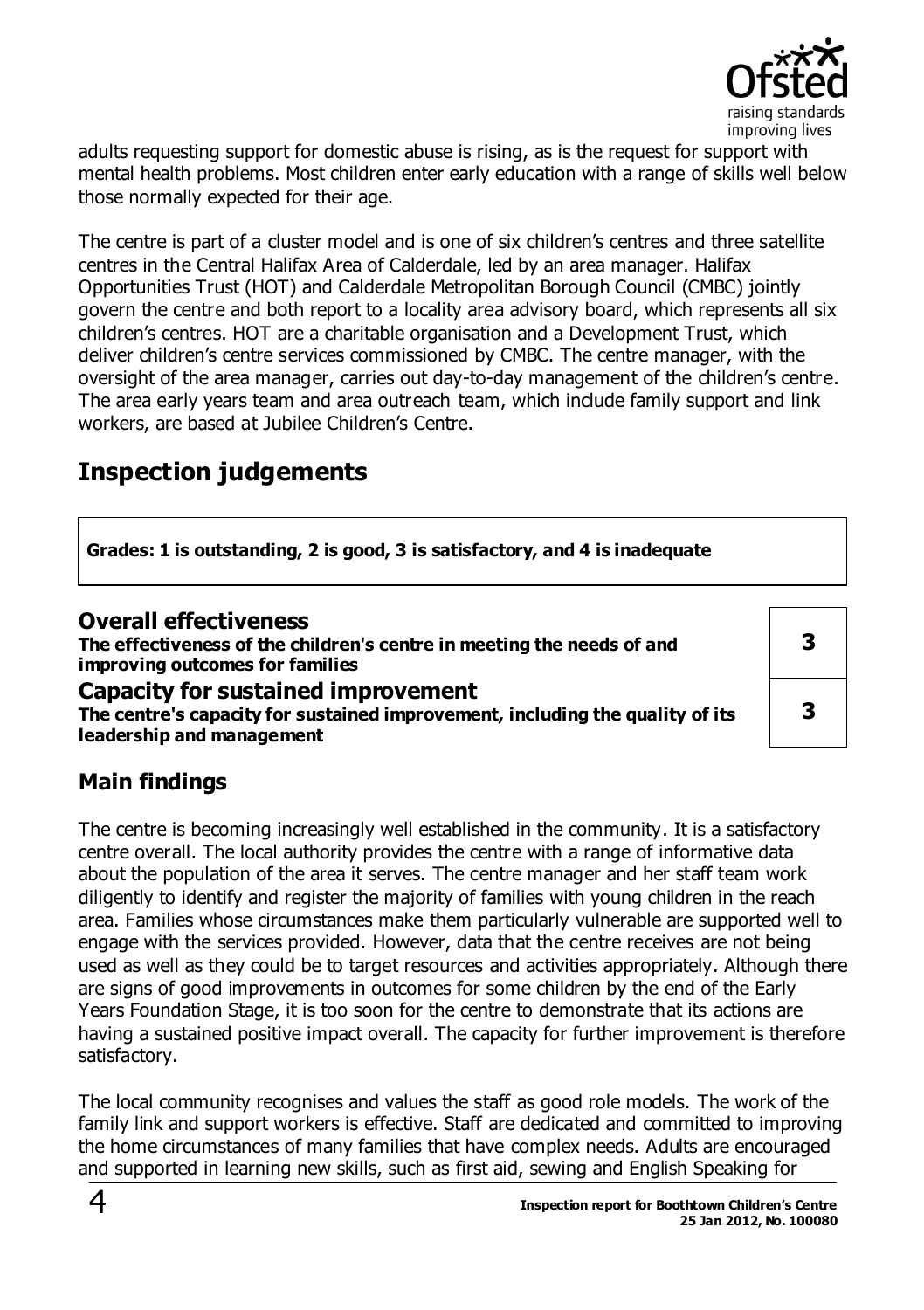

Other Languages (ESOL), but they have very few opportunities to develop the basic skills and qualifications that they need to enter the workforce. In addition the support from Jobcentre Plus is minimal. As a consequence, many children in the area continue to live in disadvantaged households.

Some partnerships, such as the local social work team, community police officers, and health partners work collaboratively and effectively with the centre. All staff are trained to use the Common Assessment Framework (CAF) and required records are accurately maintained to ensure the safety and security of children. However, a small number of staff are unclear on the centre's safeguarding reporting procedures. In addition, while the centre has been sufficiently proactive in seeking out and engaging new families to the area, it has yet to fully ensure that the community is welcoming and celebrating the diversity of all newcomers. Local health teams work closely with the centre and increasing numbers of families are accessing their services. Health partners routinely share data with the centre to further increase the number of registrations and actively promote the centre in the community.

The centre's early years team has yet to establish fully effective relationships with the local schools and early years professionals in order to share the best practice. As a consequence, activity planning does not focus sufficiently on how children are to make progress and fulfil their potential; especially those whose needs or circumstances require particularly perceptive intervention. In addition the 'Little Learners' transition into school programme has failed to stimulate interest in the community and lacks the crucial involvement of local headteachers. The centre staff have worked solidly to encourage fathers to be involved at the centre but have yet to take a critical look at the work they are doing to analyse why so few fathers are engaging with their activities.

The centre receives good levels of support from both the local authority and the Halifax Opportunities Trust (HOT). However, the locality are advisory board, which links with six centres, is not as effective in providing advice, assistance or challenge in holding the centre to account for its work.

#### **What does the centre need to do to improve further? Recommendations for further improvement**

- Improve outcomes further for children and narrow the achievement gap between the lowest achieving 20% in the Early Years Foundation Stage Profile and the rest by:
	- improving the quality of transition to school programmes
	- evaluating and supporting the quality of provision for the Early Years Foundation  $\equiv$ Stage provided at the centre.
- Improve the effectiveness of leadership and management in collaboration with the local authority and HOT by: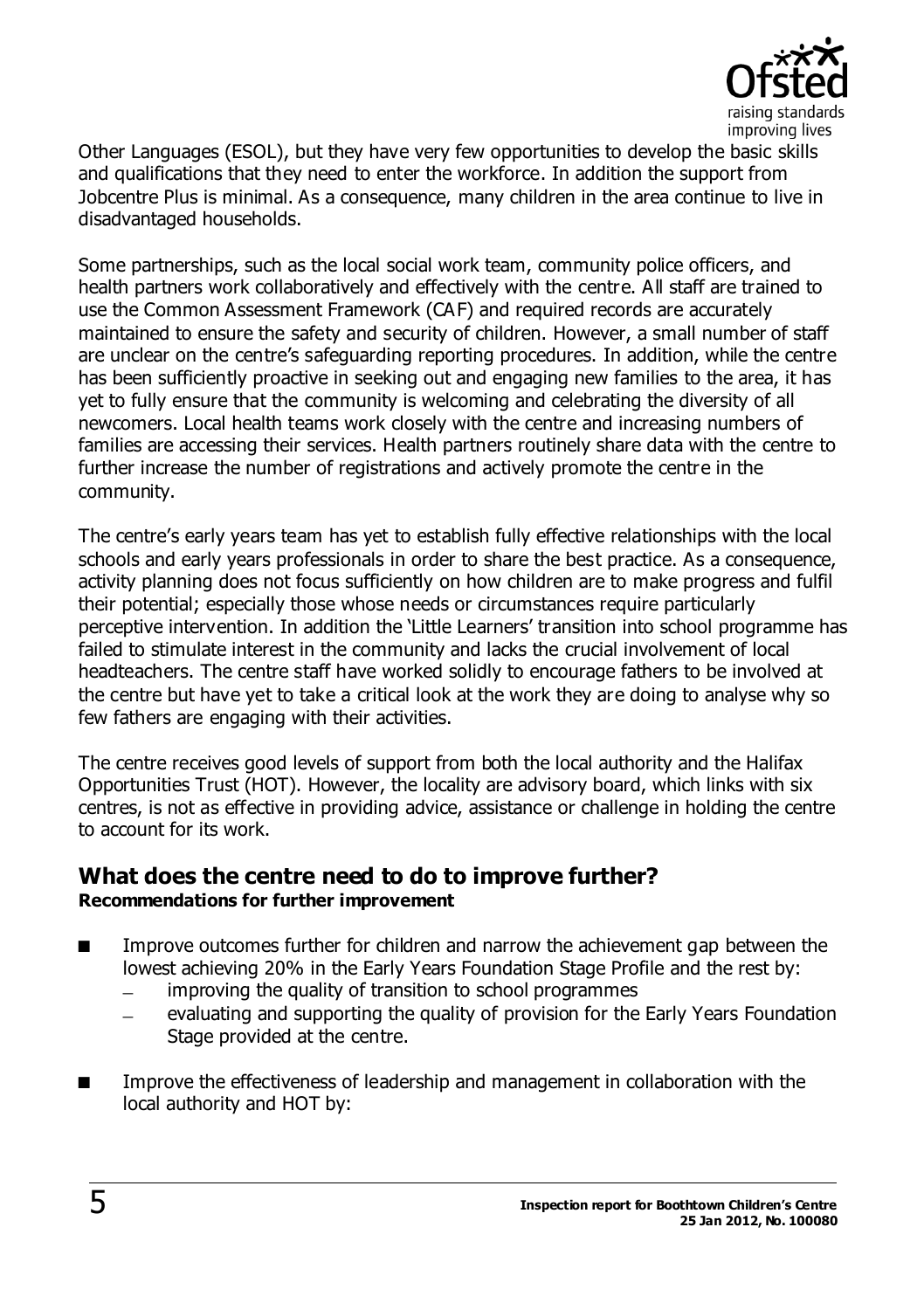

- using self-assessment, and qualitative data more effectively to record, evaluate and measure the full impact of the centre's work and to target resources more efficiently
- ensuring that the centres work is fully considered by the locality area advisory board
- further promoting community cohesion so that all families feel safe and valued
- improving the quality of safeguarding by ensuring that all members of staff fully understand and implement the centre's policy.
- Improve adults' well-being and future employment opportunities by:
	- increasing the opportunities for adult training courses that prepare adults for employment
	- evaluating the impact of the centre's work with Jobcentre Plus and prioritising where further help is needed
	- increasing the involvement of fathers at the centre.

#### **How good are outcomes for families? 3**

The centre provides a broad range of activities across all of the five outcomes which are developed in partnership with other agencies. However, there is insufficient evidence of how these are making a difference and improving outcomes for families. For example, programmes such as 'Upbeat Mums', an antenatal nutrition course aimed at women who have a Body Mass Index of 30+ and `Cooking on a Budget', are starting to increase users understanding of the benefits of healthy eating, but these have yet to have an impact on reducing the levels of obesity in young children. Anecdotal evidence indicates that the emotional well-being of mothers and babies is improved by learning baby massage techniques. Parents who attend the centre comment that they are more confident and aware of how to keep themselves and their children healthy through attending the centr e. They say they find the recipe cards useful, and visits from the oral health team provide them with helpful information about oral hygiene. Leaders have identified smoking cessation, reducing obesity and promoting and sustaining breastfeeding as priorities, but as yet documentation does not outline clearly enough details of the actions to be taken, how outcomes will be measured and how the information will be used to improve services.

Children and families feel safe when accessing services at the centre because arrangements to help keep them safe are effective overall. This was epitomised during the inspection when a member of staff acted quickly to protect two children who were at risk near a busy road. However, not all families who met with the inspectors said they feel safe and welcomed in the wider community. Children respond very well to the established routines and settle quickly in the crèche as they have positive relationships with the adults. Children's behaviour in the centre is good. Children subject to a child protection plan, are generally well supported through Common Assessment Framework processes. Staff have established trusting relationships with parents and carers who confidently share and discuss their issues.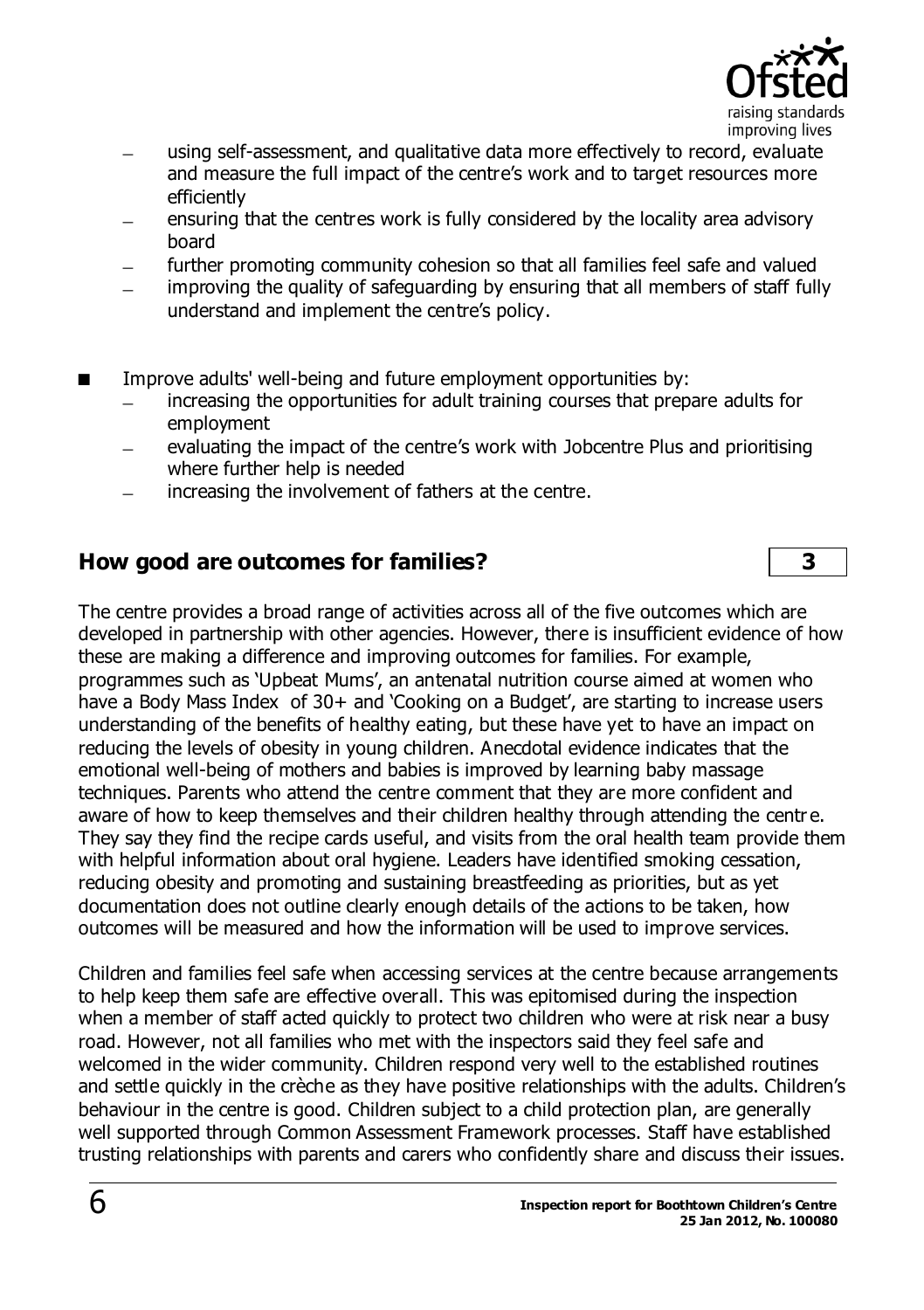

Typical comments to support this view were 'I would be lost without this centre. I feel I am now a much better parent to my children' and 'this centre believes in me'.

Courses on offer are valued and used well but this is predominantly by mothers. Parents told the inspectors the activities are interesting and rewarding and give them confidence, help support their children's learning, and promote good parenting skills. However, opportunities for those seeking to improve their educational qualifications, undertake training or find paid work are limited and not promoted well-enough by the centre. Information about the work done by Jobcentre Plus is not effectively shared to enable the centre to prioritise where help is needed.

Some groups of children are entering school with skills and knowledge that exceeds those of their peers, but this is not the case for all groups of children. Whilst data show that the achievement gap between the lowest achieving 20% in the Early Years Foundation Stage Profile and the rest is narrowing from 34% to 21%, the centre has yet to break down this data to ensure that these promising signs are across all their target groups which include children of lone parents and children in workless households.

The 'FRIENDS' group, a support group for isolated parents dealing with stress, depression and anxiety, is helping parents to gain a wide range of skills. For example, by building confidence as they produce grant applications, promoting the work of the centre through community tree planting activities, and organising fund-raising events to support local charities. A parent has been appointed as the community's champion. This person has been a parent representative on the advisory board but after attending training for her new role said 'I am much clearer now on what I need to do on the advisory board and can't wait to get started'.

These are the grades for the outcomes for families:

| The extent to which children, including those from target groups, are<br>physically, mentally and emotionally healthy and families have healthy<br><b>lifestyles</b>                                                     |  |
|--------------------------------------------------------------------------------------------------------------------------------------------------------------------------------------------------------------------------|--|
| The extent to which children are safe and protected, their welfare concerns<br>are identified and appropriate steps taken to address them                                                                                |  |
| The extent to which all children and parents, including those from target<br>groups, enjoy and achieve educationally and in their personal and social<br>development                                                     |  |
| The extent to which children engage in positive behaviour and develop<br>positive relationships, and parents, including those from target groups,<br>contribute to decision-making and governance of the centre          |  |
| The extent to which children are developing skills for the future and parents,<br>including those from target groups, are developing economic stability and<br>independence including access to training and employment. |  |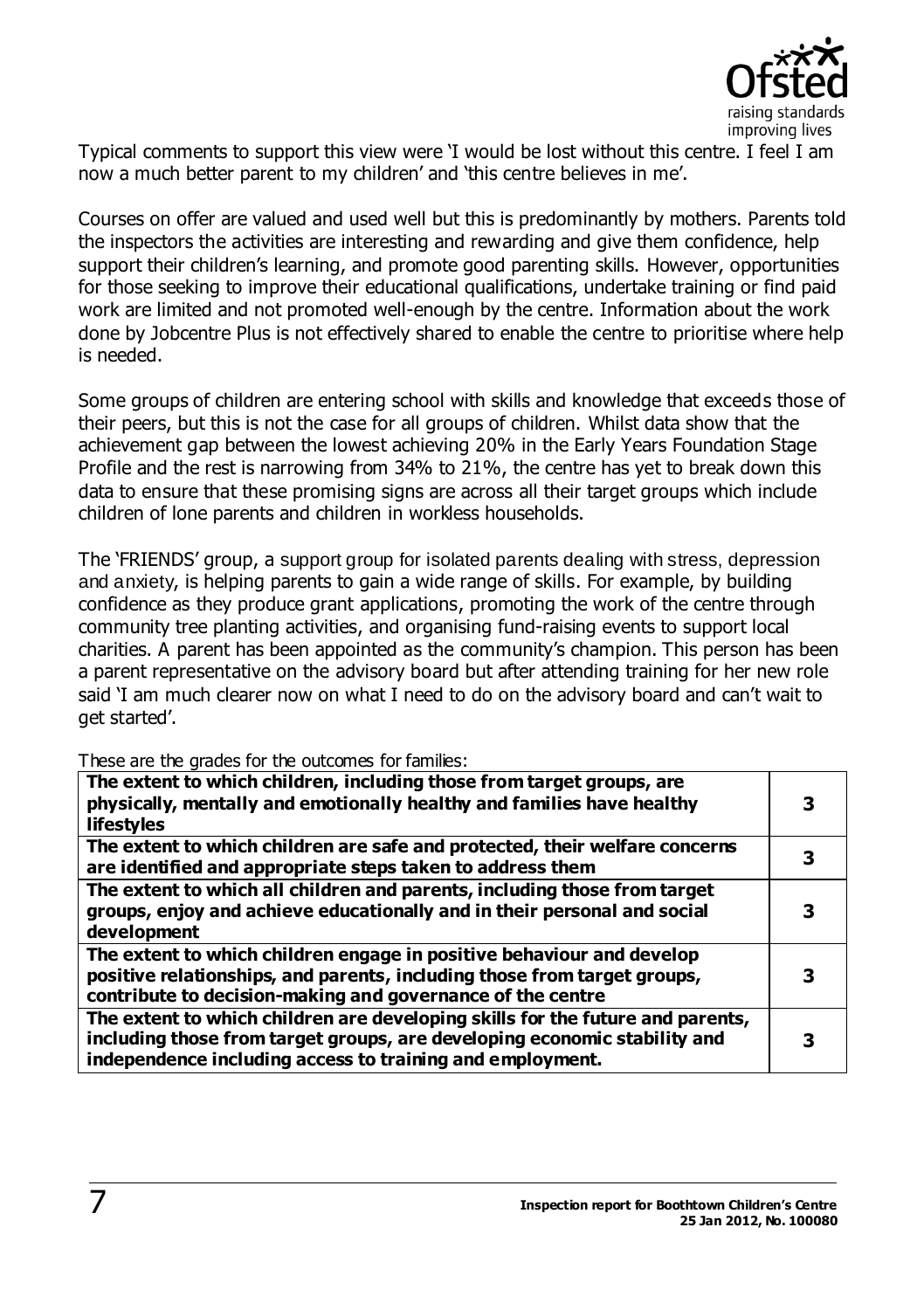

#### **How good is the provision? 3**

Whilst there is some collation and use of centre-specific data, evaluations of activities and other local information is not systematic or rigorous enough. For example, the centre monitors which users are accessing different services is in place, but this is not used effectively enough to understand how successful the centre is in meeting families' needs. The result of this is that self-evaluation is too generous and activities are not necessarily targeted at the right groups of people. Nevertheless, there are early signs of an improving picture as the number of families registering and engaging with the centre is increasing. In addition, the centre is developing increasingly effective procedures with all partners to target services for individual children and families. The centre manger recognises that some target groups are not attending the centre and has implemented actions to try to overcome this. For example, a 'door knocking' exercise took place in the community which helped to identify and introduce several new families to the centre.

The family link and support workers attract new families through effective outreach services in the local community. Their work to target those who are thought to have the greatest needs is progressing well. Family support workers use their knowledge and influence to help families engage with other professionals. This helps to ensure the well-being of children and their parents.

The centre is a welcoming place. The staff use the limited space very well and are creative in the way they link with neighbouring centres to share expertise and resources. Many partners said they feel welcome and trust the staff at the centre. Partners particularly value the 'Referral Crèche' offered to parents who need some respite and children who need socialisation and stimulation. Partners, such as the local counselling team and social workers, use rooms for contact sessions which enable families to spend valuable time together to establish positive relationships and firmer foundations for family life. Resources throughout the centre are of good quality. The centre ensures that a wide range of information about many aspects of parenting, including advice about how to keep children healthy and safe, is freely available to parents. However, centre staff have not always considered whether their displays and leaflets offer advice and support to both men and women.

These are the grades for the quality of provision:

| The extent to which the range of services, activities and opportunities<br>meet the needs of families, including those in target groups         |  |
|-------------------------------------------------------------------------------------------------------------------------------------------------|--|
| The extent to which the centre promotes purposeful learning,<br>development and enjoyment for all families, including those in target<br>groups |  |
| The quality of care, guidance and support offered to families, including<br>those in target groups.                                             |  |

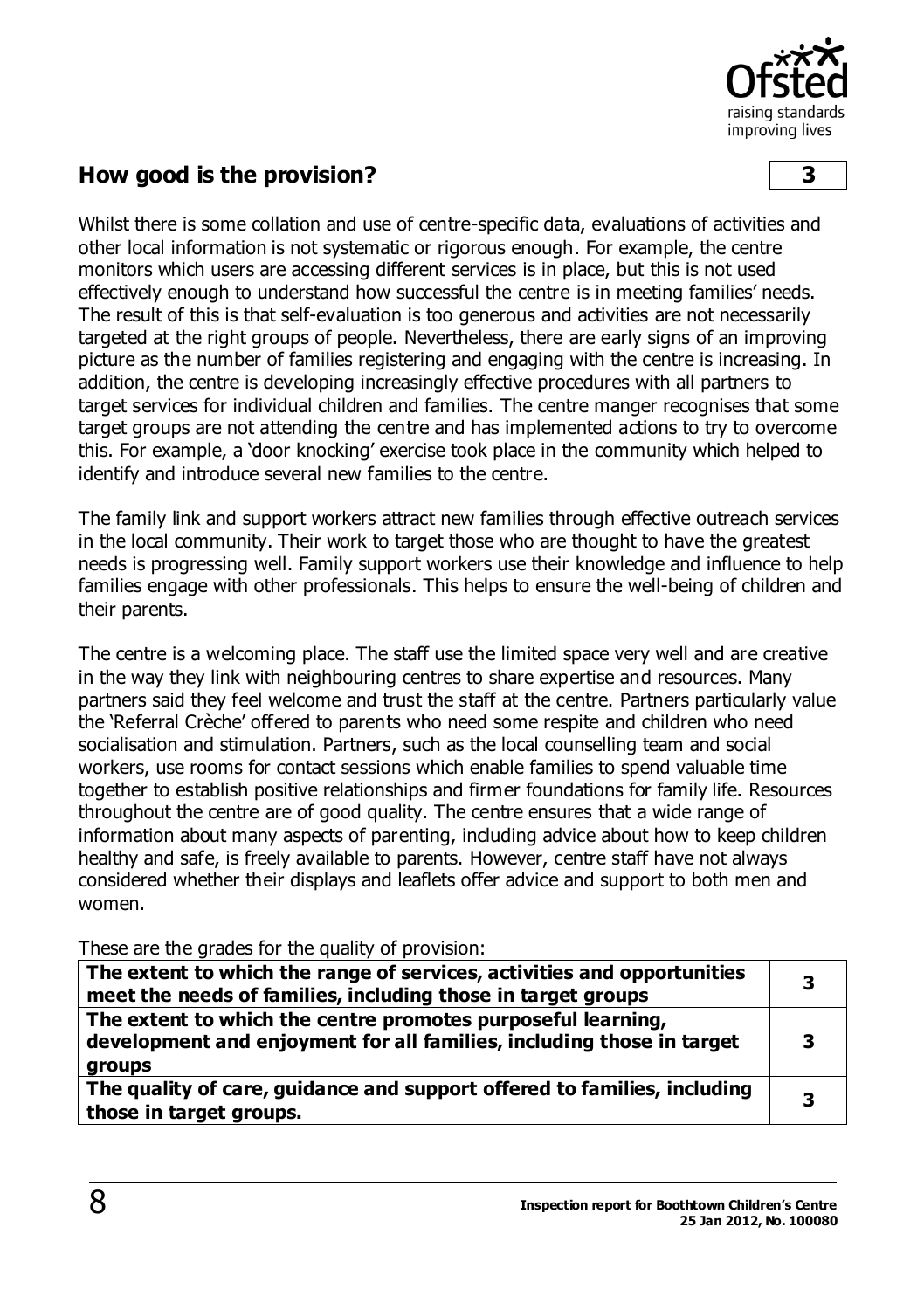

#### **How effective are the leadership and management? 3**

The senior leadership team is committed to extending services and providing the very best life chances for local children and their families. Operational management is satisfactory and financial resources are carefully managed. There are regular performance management arrangements and supervisions in place. Staff feel valued and are able to develop their own professional expertise through training opportunities. Governance is effective and offers a suitable challenge to the centre manager. However, the locality area advisory board is not as effective as it needs to be in supporting the centre and holding the centre to account for the work that it is required to do. Taking this into consideration, the centre provides satisfactory value for money.

Careful consideration has been given to the design of the centre so that all users can gain full access. Centre staff and partners provide a very good and effective level of service for families with disabled children those who have special educational needs. The inclusion worker liaises closely with all health professionals in the area to ensure families are able to access and integrate into universal services. There are holiday activities for children with special educational needs and/or disabilities and all staff have received training in a wide range of tasks to ensure that all children who attend the centre are able play a full part in the activities. The promotion of equality and diversity is satisfactory overall, however, because the centre is not fully reflecting the diversity of all the community.

User engagement is satisfactory. The centre has sought the views of parents and children through regular questionnaires and surveys. While the response is generally quite low, the outcome of these surveys is shared in the newsletter that is sent to the majority of families in the area. For example, parents requested an activity for both adults and their children where physical exercise to a games console is followed by cooking a healthy tea together. This activity is well attended by families.

Partnerships continue to develop well with effective collaboration between the centre and most partners. Case study evidence indicates that families have received well-integrated and sensitive support in times of crisis. The centre's policies and procedures are generally well embedded in the centre and applied routinely. The procedure for the safe recruitment of staff and volunteers is sound and include obtaining enhanced Criminal Record Bureau checks. Safeguarding training is completed by all staff and updated every three years., However, procedures for reporting child protection issues are not understood by all members of staff.

These are the grades for leadership and management:

| The extent to which governance, accountability, professional<br>supervision and day-to-day management arrangements are clear and<br>understood |   |
|------------------------------------------------------------------------------------------------------------------------------------------------|---|
| The effectiveness of evaluation and its use in setting ambitious targets<br>which secures improvement in outcomes                              | 2 |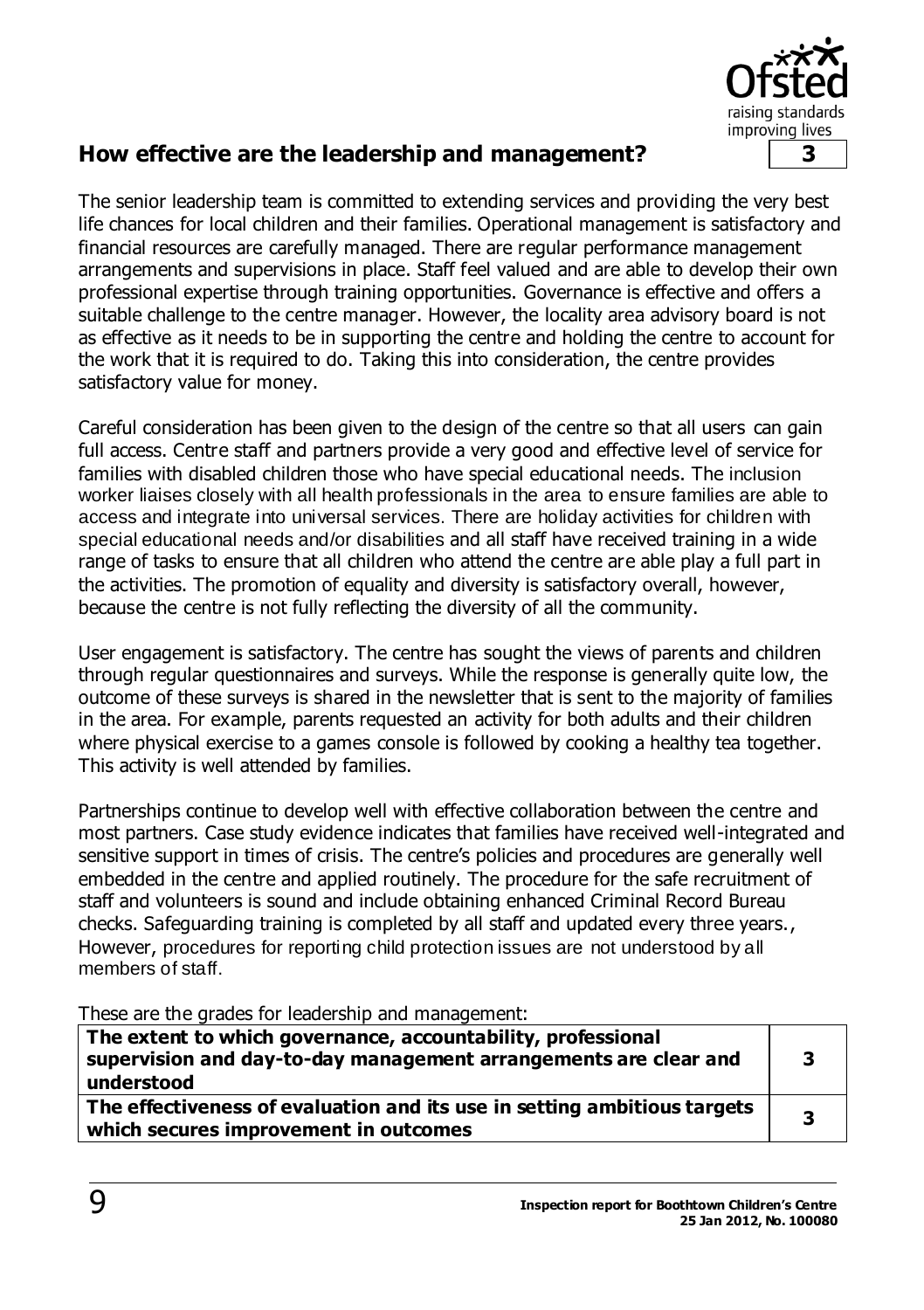

| The extent to which resources are used and managed efficiently and<br>effectively to meet the needs of families, including those in target<br>groups                    | 3 |
|-------------------------------------------------------------------------------------------------------------------------------------------------------------------------|---|
| The extent to which equality is promoted and diversity celebrated,<br>illegal or unlawful discrimination is tackled and the centre fulfils its<br>statutory duties      | 3 |
| The effectiveness of the centre's policy, procedures and work with key<br>agencies in safeguarding children and, where applicable, vulnerable<br>adults                 |   |
| The extent to which partnerships with other agencies ensure the<br>integrated delivery of the range of services provided by the centre to<br>meet its core purpose      |   |
| The extent to which the centre supports and encourages families in the<br>reach area to engage with services and uses their views to develop the<br>range of provision. |   |

#### **Any other information used to inform the judgements made during this inspection**

None.

Any complaints about the inspection or the report should be made following the procedures set out in the quidance *Complaining about inspections*, which is available from our website: www.ofsted.gov.uk. If you would like us to send you a copy of the guidance, please telephone 0300 123 1231, or email [enquiries@ofsted.gov.uk.](mailto:%20enquiries@ofsted.gov.uk)

#### **Summary for centre users**

We inspected the Boothtown Children's Centre on 25-26 January 2012. We judged the centre as satisfactory overall.

Thank you for taking the time to speak with us during the inspection. We spoke with a number of you about the centre's work and looked at the comments you made on feedback sheets and evaluations. We really enjoyed talking to you in your activities, around the centre and on the home visits. You expressed your opinions very clearly and they were very helpful to us. We were delighted to hear your positive views and how helpful and friendly you find all the staff.

We found the staff to be committed and keen to support children's development, to develop adults' confidence and to make being a parent more enjoyable and rewarding. We found that under the guidance of the centre leadership team, the staff work well to provide satisfactory care, guidance and support for all users. Some of you told us that the support of the centre is very important when you are having problems. We found the staff to be effective in providing individual personal support and determined to become even better at supporting families with the greatest needs. It was really encouraging to hear that some of